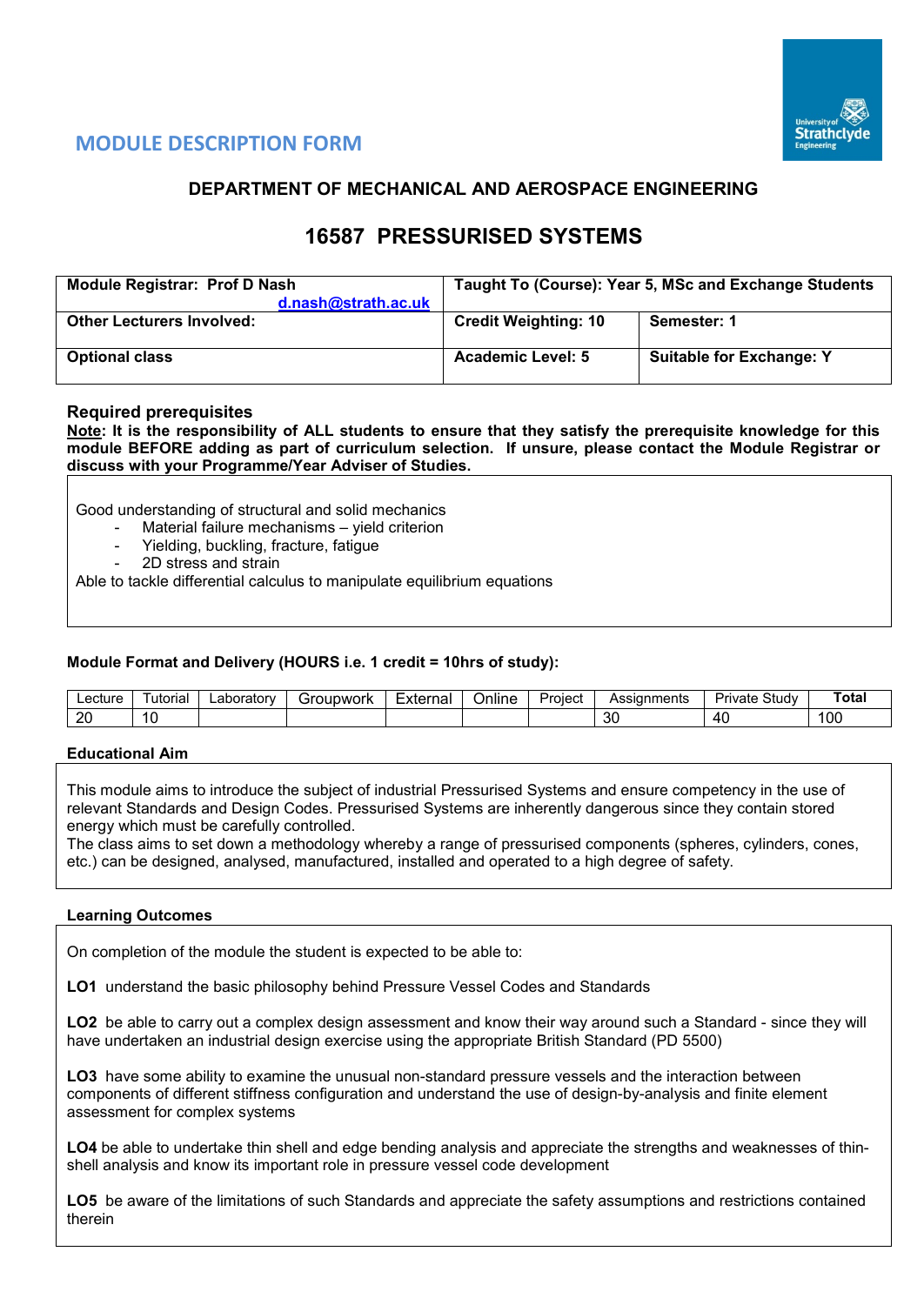#### **Syllabus**

The module will teach the following:

Provide a basic understanding of the behaviour of components used in pressure and storage containment. 30% of the class is devoted to a fundamental development of the appropriate stress analysis of thin shells, including spheres, cylinders, cones, etc. under pressure, temperature and local loadings; discontinuity analysis is employed to derive the forces and moments that arise at nozzle/shell, shell/head junctions, etc.

The remainder of the class uses the ideas developed above to examine design methodologies established in the British/American and EU Pressure Vessel Design Codes. In these, 'design-by-rule', 'design-by-analysis', stress categorisation - primary and secondary stresses and peak stresses are explored. These are applied to the design of pressure and storage vessels of various geometries, treatment of local loads, openings and branches, supports, heads and the design for external pressure loading and stability and design for fatigue.

The syllabus is as follows:

An introduction to the design philosophy, the manufacture of pressurised systems and the history of pressure vessel code and standards development. The stress analysis of thin shells including cylinders, cones and spheres under pressure and temperature. Pressure vessel design: British, European and American Design Codes, design by rule, design by analysis. Stress categorisation - primary and secondary stresses, peak stress. Applications to the design of pressure vessel components, cylindrical and spherical pressure vessels, treatment of local loadings, openings, supports and heads. External pressure loading, buckling and stability. Local loads, supports and fatigue assessment. Simple piping systems design. Use of computer packages for pipework and pressure vessel design.

## **Assessment of Learning Outcomes**

## **Criteria**

For each of the Module Learning Outcomes the following criteria will be used to make judgements on student learning:

## **LO1**

C1 understand the historical development of codes and standards (exam)

C2 know and be able to apply the background to thin shell theory (edge bending exercises and exam) C3 understand the design philosophy include the rationale for safety and know the key failure mechanisms/modes (exam)

## **LO2 – LO5**

C1 be able to design a range of pressure equipment on a component by component basis to industry standards by exam and design coursework)

C2 know and articulate the weaknesses of the main design methods (design coursework and exam) C3 be able to assess the safety of pressurised systems, know code limitations and deal with non-standard arrangements (design coursework)

The standards set for each criterion per Module Learning Outcome to achieve a pass grade are indicated on the assessment sheet for all assessment.

## **Principles of Assessment and Feedback**

*(within Assessment and Feedback Policy at: [https://www.strath.ac.uk/professionalservices/staff/policies/academic/\)](https://www.strath.ac.uk/professionalservices/staff/policies/academic/)*

Informal feedback will be provided at regular tutorial sessions primarily through verbal discussion with individuals or groups on tutorial exercises attempted in advance by students (Note:- to receive this feedback students should participate in these tutorials but attendance is not mandatory).

Written comments and feedback on the Design Coursework will also be given via Myplace.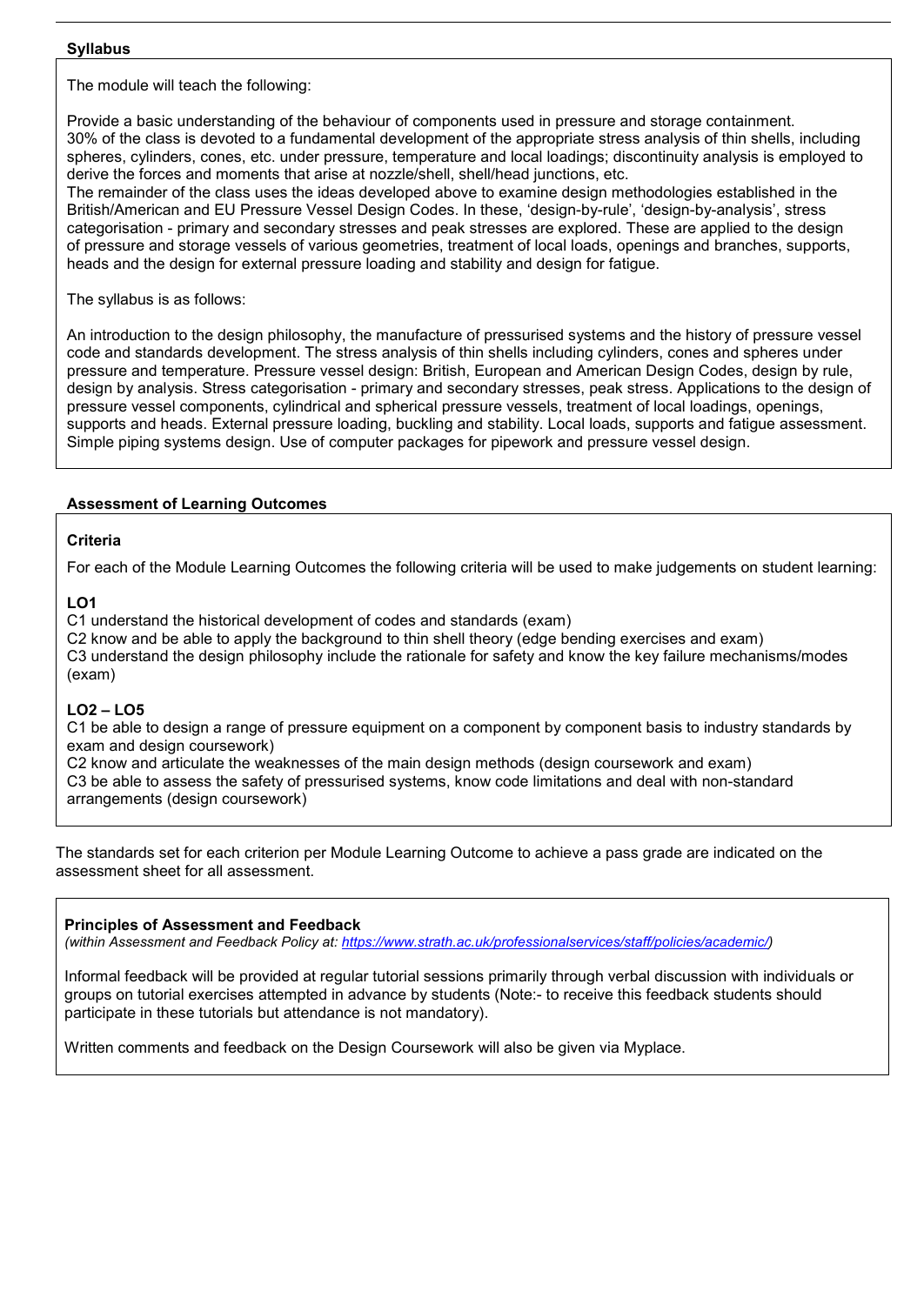## **Assessment Method(s) Including Percentage Breakdown and Duration of Exams** *(individual weightings)*

|             |          | <b>Examination</b> |           |                    | <b>Coursework</b> |        | <b>Practical</b> | <b>Project</b> |           |  |
|-------------|----------|--------------------|-----------|--------------------|-------------------|--------|------------------|----------------|-----------|--|
| Number      | Month(s) | <b>Duration</b>    | Weiahtina | Number             | Weiahtina         | Number | Weighting        | Number         | Weighting |  |
|             | December | 2 hours            | 50%       |                    | 50%               |        |                  |                |           |  |
| * LO1 - LO4 |          |                    |           | $*$ LO2 - LO3, LO5 |                   |        |                  |                |           |  |

*\* L/Os: Indicate which Learning Outcomes (L01, L02, etc) are to be assessed by exam/coursework/practical/project as required.*

#### **Coursework / Submissions deadlines (***academic weeks***):**

Design Exercise assignment to be issued in Week 5 – online submission windows will be given via Myplace. Submitted by 3.30pm on Thursday Week11.

#### **Resit Assessment Procedures:**

2hr exam in August diet.

#### **PLEASE NOTE:**

**Students must gain a summative mark of 50% to pass the module. Students who fail the module at the first attempt will be re-assessed during the August diet. This re-assessment will consist entirely of exam. No marks from any previous attempts will be transferred to a new resit attempt.**

#### **Recommended Reading**

**\*\*\*Purchase recommended \*\*Highly recommended reading \*For reference (do NOT purchase) All \*** "Guide to Pressure Equipment", by S W Earland, D H Nash & W Garden, PE Publishing "Stresses in Shells" by W Flügge, Springer Verlag

"Pressure Vessel Design" by H H Bednar, Van Nostrand Reinhold

"Pressure Vessel Design - Principles and Concepts" by J Spence and A S Tooth, E & F Spon (in imprint of Chapman & Hall)

#### **Additional Student Feedback**

*(Please specify details of when additional feedback will be provided)*

16587 Pressurised Systems is a 10 credit first semester class. Feedback is given on an on-going basis during class discussion and tutorials sessions.

Informal feedback will be provided at regular tutorial sessions primarily through verbal discussion with individuals or groups on the elements of the edge bending tutorial sheets or the main design exercises attempted in advance by students (note:- to receive this feedback students should participate in these tutorials but attendance is not mandatory).

Formal, summative feedback will be given after marking of the Design Exercise and feedback will be provided by the return of assignment marks to students after assessment. This will be done via MyPlace.

Formal, summative feedback will be provided by the return of examination marks to students after assessment (note:- exam scripts will not be returned to students and no individual or collective discussion of exam performance will be facilitated).

| $\overline{\phantom{0}}$<br>Jate | ıme          | <b>oom</b><br>NC                               |
|----------------------------------|--------------|------------------------------------------------|
| Weekly<br>uesdavs:               | 500<br>1400- | ∶details<br>:heck<br>webpages for<br>timetable |

| Session: 2021/22 |  |
|------------------|--|
|------------------|--|

#### **Approved:**

#### **Course Director Signature: E Henderson**

**Date of Last Modifications: 09/09/2021**